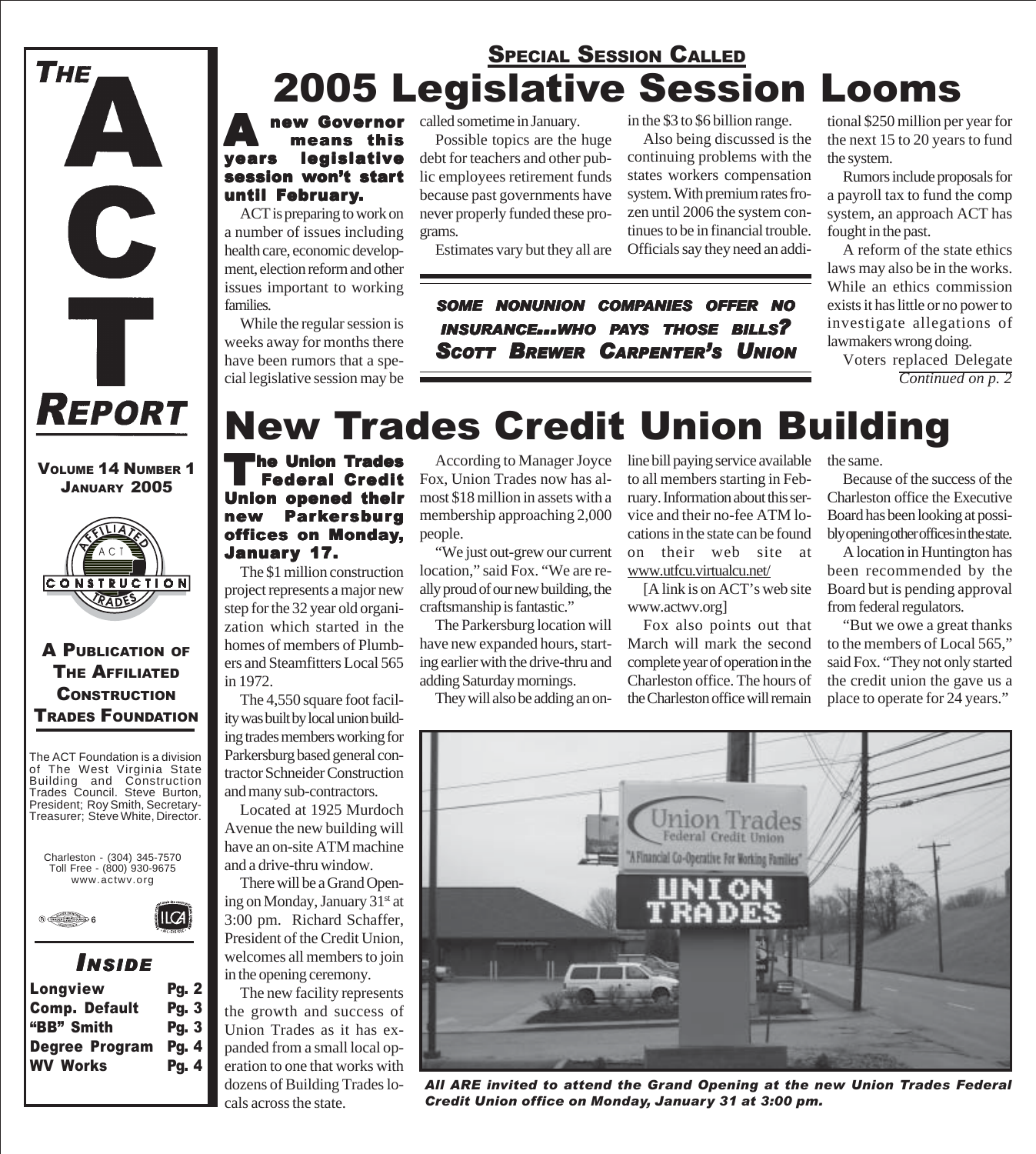# Supreme Court Says No to Plant Challenge

The WV Supreme<br>Court of Appeals, by a 4-1 vote, declined to take an appeal aimed at stopping the Longview Power project proposed for Monongalia County.

The appeal was brought by those opposed to the project who claim the Public Service Commission should not have issued the siting certificate to the Massachusetts based project developers GenPower.

The PSC issued the siting certificate last August after weeks of public hearings and testimony.

The certificate is not yet complete and has a list of issues that

### *Legislative*

#### *CONTINUED FROM P. 1*

Jerry Mezzatesta and Senator Mike Ross last year in part due to revelations about self dealings. The state ethics commission was called on to deal with these allegations but failed to accomplish anything. New powers may be added to the commission to allow investigations to take place.

On the agenda of the State Building Trades and ACT are some basic issues aimed at fairness in the construction industry.

The rising cost of health care is no secret. Payments to health funds have increased while benefits have often decreased.

The problem is huge and there is no simple solution in sight.

But the Executive Board of the WV State Building Trades is convinced something must be done to help construction workers hang onto the benefits they have fought so hard to get.

still must be addressed.

Those issues include final details on how Longview will interconnect with Allegheny Energy's transmission lines, as well as further studies on noise and tax effects the plant will generate.

The 600 megawatt, \$1 billion project will employ up to 1,200 union construction workers and will take approximately 39 months to build.

"We've overcome another barrier and are closer than ever to building this important project," said Darwin Snyder, President of the North Central WV Building and Construction Trades Council.

Still to be resolved is the final

that will require any company that bids a public works construction project to participate in a health care plan for employees.

"It's simple," said Scott Brewer of the Mid-Atlantic Regional Council of Carpenters. "Prevailing wage laws make sure there is money for health care on public jobs.

"But some nonunion companies offer no insurance, the workers take the money, have no insurance and who pays those bills?"

The issue is one where labor and management in the construction industry are working together.

"Our contractors voted to support the bill," said Jim Cerra, Executive Director of the Kanawha Valley Builders Association. "It makes good business sense."

Another initiative ACT is working on is economic development.

ACT is proposing legislation stage that will help pension funds A proposal is in the drafting PSC permit, which will most likely be challenged again at the Supreme Court.

Another legal challenge, attacking the tax agreement made by the Monongalia County Commission, School Board and Economic Development Agency, has been sitting before a Monongalia County Judge.

The lawsuit is pending before the Monongalia Circuit Court, Chief Judge Russell Clawges, Jr. That case has been sitting for one full year with no action.

Even though the project will become the largest taxpayer of the county, and bring in more than \$100 million over 30 years, some claim not enough taxes will be paid.

invest in the state.

Most pension dollars are invested in the stock and bond markets and it is difficult to direct funds to local projects.

Current economic development incentive programs are aimed at "for profit" investors and are of no use to pension funds.

Working with trustees, investors, developers, and economic development representatives ACT is putting together a number of pilot programs to test new incentives aimed at pension funds.

These programs will help secure loans, support interest rates, and help screen projects that need investment funds.

"We know there are good investments in our state but it is hard to get our money invested in them," said Ronnie Burdette, Business Manager of the Operating Engineers Local 132 and a trustee on the pension fund.

"We want our money to go to work here, create good jobs for our members and get a good



*REPRESENTING UNION construction workers at an appeal hearing before the WV Supreme Court of Appeals was ACT attorney Vince Trivelli.*

return for the fund."

Burdette adds that safeguards to protect pension funds is an area legislators need to look at.

On another front ACT is working on two campaign reform bills.

The first is to regulate the money used in so-called 527 groups such as "And For the Sake of the Kids."

The group was formed by anti-union A.T. Massey's president Don Blankenship to defeat Labor's long time friend Warren McGraw in his race for reelection to the state Supreme Court of Appeals.

The group used loopholes in campaign finance limits and reporting laws to pour more than \$3.5 million into the anti-McGraw campaign.

The proposed bill would close the loophole and require anyone who used a candidate's name in advertisements to follow the regular campaign laws.

Those laws forbid contributions larger than \$1,000, or any money from corporations to go into a campaign. And full disclosure of who contributes and their employer is required.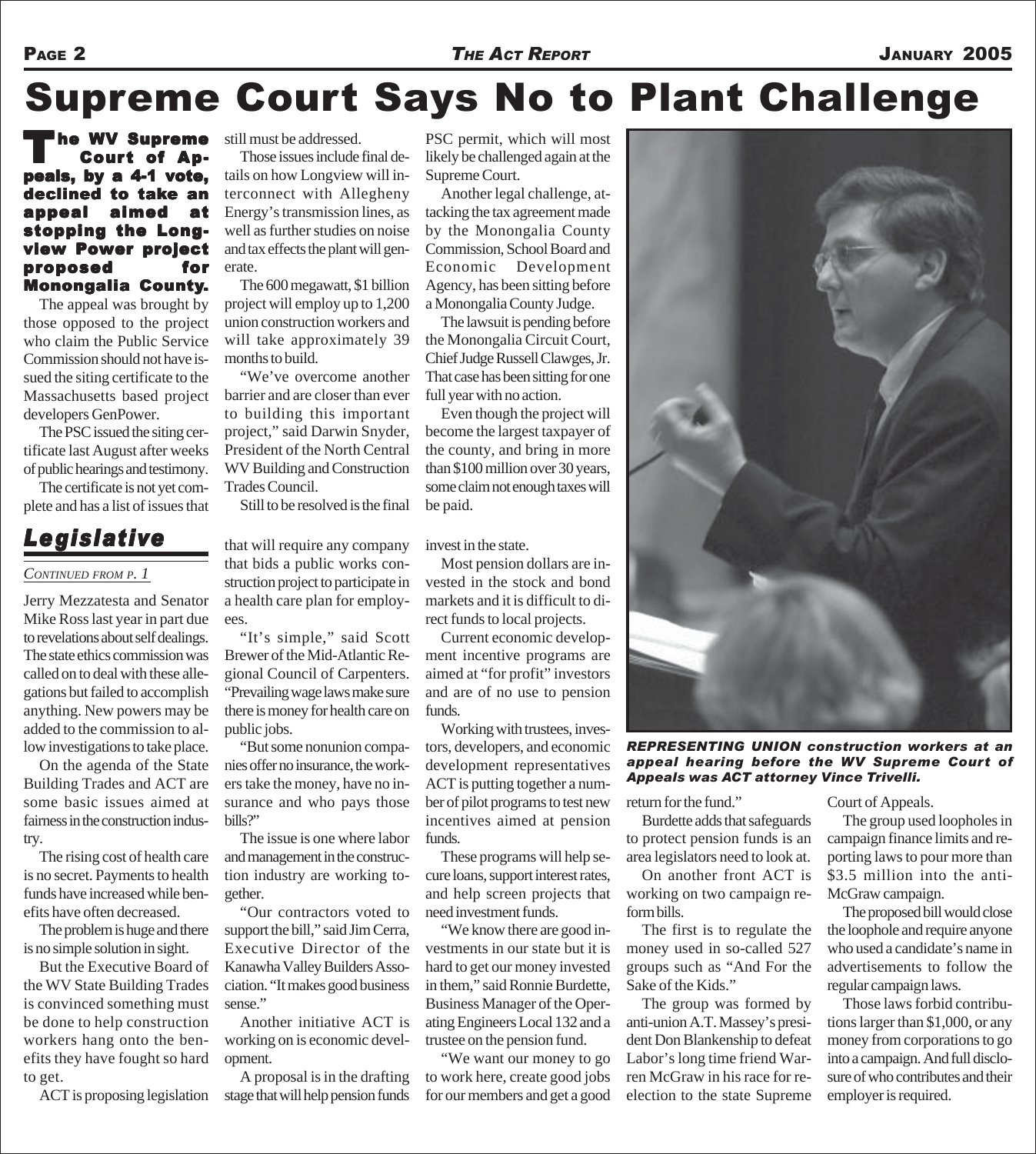### JANUARY 2005 *THE ACT REPORT* PAGE 3

### Crack Down Shuts Down Default Contractors ENFORCEMENT RESULT OF ACT PROPOSAL

State Workers<br>
Compensation officials announced a crack down on companies that have defaulted on their pre-*If you see any of these companies bidding a project or working in West*

The effort was possible because of new legislation enacted last year requiring the creation of an Employer Violator System.

The creation of the Employer Violator System was a proposal

of the ACT Foundation during last years legislative session.

The concept came from the Applicant Violator System developed by the US Department of Interior aimed at tracking owners of coal companies.

The purpose of these systems is to stop people who have been shut down operating one company from simply starting another and going into debt again.

This has been a common practice in the mining industry.

Legislation defines ownership as anyone who owns ten percent or more of a corporation. The same starting point used by the

mium payments.

Working with the state Department of Tax and Revenue, letters were sent out to nearly 400 companies at the end of December notifying them their business licenses were revoked.

The companies, which owe \$2.4 million in unpaid premiums, had all received numerous notices over the past several months about their past due bills.

Approximately 20 percent of the companies appear to be related to the construction industry and account for \$450,000 of the debt.

Yarber, Steve L Sr State Construction Fayetteville Fayette Blankenship, Darrell E Blankenship Construction<br>Cornell, Michael L Mike's Carpet Installation Anderson, David F<br>
Hilliard. Carlton A Construction Moorefield<br>
Moorefield Ross, Marshall Marshall Ross Construction Pinch Kanawha \$1,830<br>
Helsley, Robert Bobs Painting & Contracting Fairmont Marion \$6,256 Bobs Painting & Contracting Alvaro, Frank J Alvaro Heating & Cooling Fairmont Marion \$421

*Virginia please contact your business agent or the ACT Foundation.* **Business Name DBA Name City County Balance**<br> **Peager, Marvin L Marko Construction Belington Barbour \$1,272** Yeager, Marvin L Marko Construction Belington Barbour \$1,272<br>Quaglio, Paul F Quality Masonry Bunker Hill Berkeley \$2,667 Quaglio, Paul F Quality Masonry Bunker Hill Berkeley \$2,667 Cooks Carpentry Hedgesville Berkeley<br>All American Contracting Martinsburg Berkeley Adcock, Willis M All American Contracting Martinsburg Berkeley \$506<br>Schafer, Leland S Samco Construction Martinsburg Berkeley \$464 Schafer, Leland S Samco Construction Martinsburg Berkeley \$464 Taylor, John R TNT Construction Wellsburg Brooke \$626<br>Babes Masonry Inc Windsor Hts Brooke \$13,625 Babes Masonry Inc Windsor Hts Brooke \$13,625 Thompson Jason J Thompson Contractor Huntington Cabell \$28,10:<br>Willis, Ronald A Willis Plumbing & Heating Huntington Cabell \$3,860 Willis, Ronald A Willis Plumbing & Heating Huntington Cabell \$3,860<br>Morrison Bruce E D A D S Construction Salt Rock Cabell \$1.446 D A D S Construction Salt Rock Cabell \$1,446<br>State Construction Favetteville Favette \$1,954 Stover, Karrol L Sonshine Builders Mount Hope Fayette \$1,407 Campbell, Billy E Campbell Contractor Clintonville Greenbrier \$1,218 Cornell, Michael L Mike's Carpet Installation Wht Slphr Spr Greenbrier \$780<br>Anderson, David F Anderson & Son Const Co. Weirton Hancock \$2,378 Quad H Construction Moorefield Hardy \$5,037<br>Thermex Refrig. LLC Clarksburg Harrison \$30.736 Alpine Refrig. Prod. LLC Thermex Refrig. LLC Clarksburg Harrison \$30,73<br>Berardi, Jerry A Goff Building Clarksburg Harrison \$3,178 Berardi, Jerry A Goff Building Clarksburg Harrison \$3,17<br>Griffin, David Dave's Carpet Installation Clarksburg Harrison \$957 Griffin, David Dave's Carpet Installation Clarksburg Harrison \$957<br>Casto, Paul F Casto Construction Salem Harrison \$256 Casto Construction Salem Harrison<br>
Metal Masters Ripley Jackson Hall, Timothy E Metal Masters Ripley Jackson \$10,434 McMahon & Sons Inc Charles Town Jefferson \$82,925 Baker, John E J E B Masonry Harpers Ferry Jefferson \$1,213<br>
Tony Pacifico Stone Quarry Inc. Charleston Kanawha \$26,925 Tony Pacifico Stone Quarry Inc. Charleston Kanawha \$26,92<br>
Young, Jimmy E Stone Builders Charleston Kanawha \$7,475 Young, Jimmy E Jimmy E Young Builders Charleston Kanawha \$7,47<br>Hedrick Thomas M. Hedrick Construction Charleston Kanawha \$998 Hedrick, Thomas M. Hedrick Construction Charleston Kanawha \$998<br>
Comer Kevin Comer Construction Charleston Kanawha \$739 Comer Construction Charleston Kanawha \$739<br>Al Roofing And Remodeling Cross Lanes Kanawha \$4.077 Boner, Larry E A1 Roofing And Remodeling Cross Lanes Kanawha Hanson, Kenneth E Jr Quality Construction Elkview Kanawha \$600

Blankenship, Michael W.

**Business Name DBA Name City County Balance** Eastham, Nicholas L Eastham Construction Co. Metz Marion \$2,165 Whipkeys Contracting Moundsvil<br>Casey's Construction Maybeury Casey, Donald K Casey's Construction Maybeury McDowell \$17,280 Sizemore, Randolph R H Contracting Princeton Mercer \$5,512<br>
Linkous, Ray B Linkous Construction Princeton Mercer \$1,702 Linkous Construction Princeton Mercer \$1,70<br>
J R Builders Keyser Mineral \$753 Hamilton, Raymond Jr J R Builders Keyser Mineral \$753<br>Wolfe, Terry R & J Roofing & Const. Granville Monongalia \$888 Wolfe, Terry R & J Roofing & Const. Granville Monongalia \$888<br>Henderson, Tracy A T A Henderson Const. Morgantown Monongalia \$1,537 T A Henderson Const. Casteel, Renee Mountaineer Masonry Morgantown Monongalia \$1,146<br>
Henry. John H Henry Floor Installation Frederick Out Of State \$1.083 Henry, John H Henry Floor Installation Frederick Out Of State \$1,083<br>Retamal, Zarko Zarko Construction No. Potomac Out Of State \$2,995 Retamal, Zarko Zarko Construction No. Potomac Out Of State \$2,995<br>
Menear, T Travis T M Construction Raleigh Out Of State \$5,925 Menear, T Travis T M Construction Raleigh Out Of State \$5,925<br>Crisp, David W Country Boys Const. Co. Manassas Prk Out Of State \$2,347 Country Boys Const. Co. Manassas Prk Out Of State \$2,347<br>J And S Contracting St Marys Pleasants \$1,435 Mcgee, Timothy S<br>  $M$  J And S Contracting<br>  $M$  St Marys Pleasants \$1,435<br>  $M$  Rhodes. Trov D<br>  $M$  Tryco Construction<br>  $M$  St Marys Pleasants \$1,034 Rhodes, Troy D Tryco Construction Kingwood Preston \$1,034<br>Thaxton, Katherine Katie Construction Hurricane Putnam \$1,120 Thaxton, Katherine Katie Construction Hurricane Putnam \$1,12<br>Barnette, John Craig Craig Barnette Builder Hurricane Putnam \$518 Barnette, John Craig Craig Barnette Builder Hurricane Putnam \$518 Pettry, Marti MP Construction Arnett Raleigh \$798<br>
Miller, Brian K B & C Carpentry Beckley Raleigh \$3.731 Miller, Brian K B & C Carpentry Beckley Raleigh \$3,731<br>
Stewart Rick R D & L Construction Mabscott Raleigh \$1.601  $R D & L$  Construction Mabscott Lance, Thomas M L & R Roofing & Sheet Mtl. Mt Hope Raleigh \$2,190<br>Marano, John J KJM Plumbing Co. Shady Spring Raleigh \$832 Marano, John J KJM Plumbing Co. Shady Spring Raleigh \$832<br>
Burns, Michael P Burns Contracting Pence Springs Summers \$1,736 Burns, Michael P Burns Contracting Pence Springs Summers \$1,736<br>Wooten, Shannon B Iron-Man Construction Buckhannon Upshur \$1,820 Iron-Man Construction Buckhannon Upshur Adkins, Tony D K & D Construction Kenova Wayne \$25,542 Wilson, Dallas S Dallas S Wilson Const. Co. Lavalette Wayne \$15,834<br>Booth. Michael R Michael R Booth Const. Wayne Wayne \$517 Booth, Michael R Michael R Booth Const. Wayne Wayne \$517<br>Villers, Terry L Terry Villers Contracting Elizabeth Wirt \$646 Terry Villers Contracting Elizabeth Wirt \$646<br>
Cons. Roofing&Siding Davisville Wood \$6,720 Barker, Scott E Cons. Roofing&Siding Davisville Wood \$6,720<br>Blankenship, Michael W A. B. Construction Rockport Wood \$4,160 Wasmer, Edward T III American Pride Contracting Walker Wood \$3,337<br>Miracle Douglas B Miracle Construction Co. Williamstown Wood \$1.150 Miracle, Douglas B Miracle Construction Co. Williamstown Wood \$1,150<br>Stewart, Larry D Gibson Heating & Col. Oceana Wyoming \$3,924 Stewart, Larry D Gibson Heating & Col. Oceana Wyoming \$3,924<br>Cline, Bobby Lee Cline Construction Co. Oceana Wyoming \$1,965 Cline Construction Co.

federal program. The law also allows revocation of licenses, certificates and permits for any default company.

The endeavor is already bringing results according to a January 7 release from the Commission.

So far 25 companies have either paid their debt or entered into repayment plans amounting to nearly \$129,000.

Repayment agreements typically require the employer to pay at least 25 percent of the outstanding debt and enter into a payment plan for the remaining debt at eight percent interest.

*THESE COMPANIES were among the 400 who recieved a Tax Revocation letter according to a list released by the Workers Compensation Commission. Some are obviously construction companies others appear to be based on their name. Some of these companies may have already paid their debt or entered into a repayment plan.*

Raymond "BB" Smith Retires After 10 Years

#### fter 10 years as ACT's legislative representative Raymond "BB" **Smith has retired.**

The last day of December was his last day as an ACT employee. But Smith plans to remain active in the Labor Movement and with politics.

"The time was right and I'm taking the opportunity to move



*RAYMOND "BB" Smith*

portunity the crafts gave me to

do a job I loved."

Smith's main responsibility was to work with local unions generating political activity on the local level.

Primary and general elections were the busiest times. Of course the annual Legislative sessions could be hectic as well.

But working in local politics, like School Boards and County Commission or City Council meetings is a year round chore.

He helped develop a political education program for apprentices and together with WVU's Institute for Labor Studies put on training programs for hundreds of apprentices across the state.

Smith also was active in voter registration efforts with many crafts.

"We will miss BB's tireless efforts and his political instincts,"

commented Steve White ACT Director.

Smith, a member of Boilermakers Local 667, is also President of the Marshall, Wetzel, Tyler Labor Council and a Vice-President of the WV AFL-CIO.

Smith looks forward to spending more time with his wife, Janice, son Logan, daughter Jenna and stepdaughters Staci and Brandi and their families.

preciate

the op-